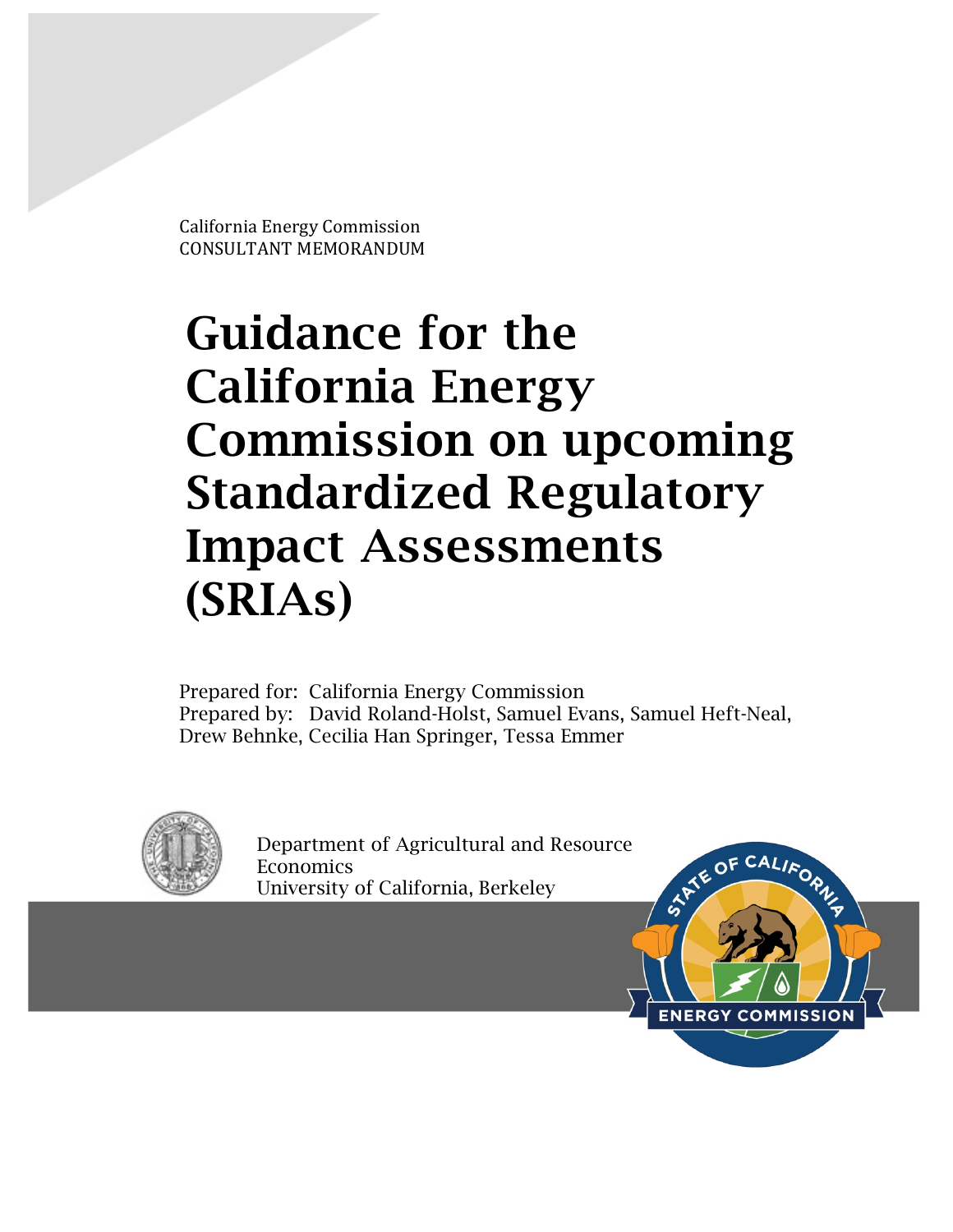#### 1 INTRODUCTION

The following document provides general guidance to the California Energy Commission (CEC) when preparing Standardized Regulatory Impact Assessments (SRIAs) for upcoming major regulations. This guidance is based on a comprehensive review of previous SRIAs submitted by California agencies, along with comments provided by the California Department of Finance (DOF). The following list of topics is not comprehensive, but rather is intended to highlight areas that we believe will be particularly important for effective fulfillment of DOF standards for CEC's upcoming SRIAs.

#### 2 IMPACT ASSESSMENT COMPLETENESS

SB 617 outlines the general requirements for agencies completing SRIAs for proposed major regulations (1 CCR § 2001-2003). These include several categories of guidance such as (i) identifying which economic impacts should be quantified and addressed, (ii) requiring that costs and benefits be separately identified for different subgroups, and (iii) instructing how baseline scenarios and regulatory alternatives should be developed and evaluated.

When putting together SRIAs, agencies are required to address a very specific set of economic impacts of the proposed regulation. This includes quantifying several specific variables, including personal income, employment by sector, exports and imports, and gross state product. SRIAs are also expected to address a broader set of economic impacts associated with the proposed regulation, including:

- The creation and elimination of jobs within the state
- The creation and/or elimination of businesses within the state
- Any competitive advantage or disadvantage (due to the regulation) to businesses currently operating within the state
- Expected changes in investment in the state
- Changes in incentives for innovation in products, materials, and processes
- Benefits of the regulation, such as improvements in health, safety, and welfare for California residents.

These requirements are designed to help stakeholders develop a comprehensive understanding of the direct and indirect economic impacts of proposed regulations. This allows the public to understand potential tradeoffs in costs and benefits to California's businesses,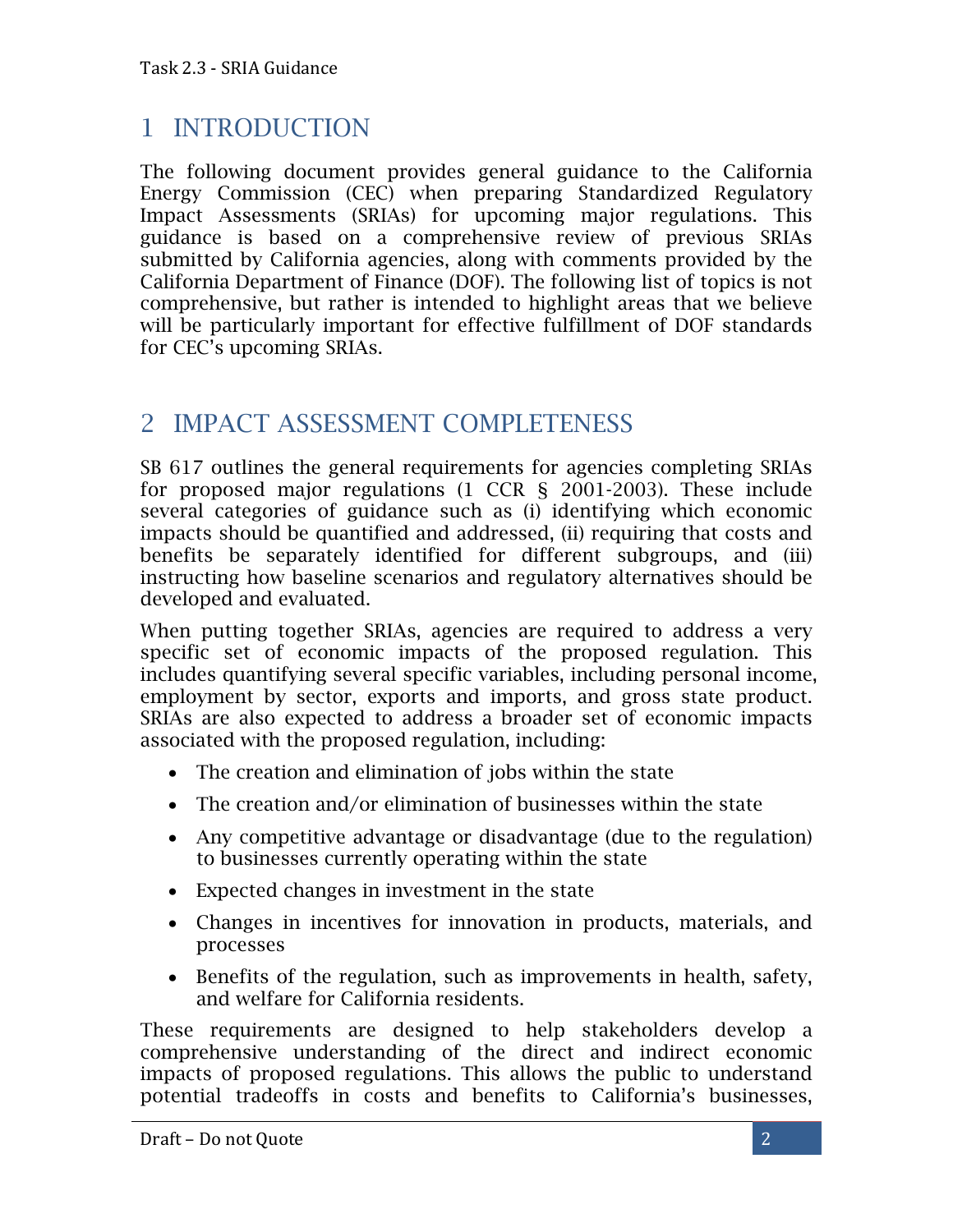workers, and residents. Based on DOF responses to specific agency SRIAs, it is clear that each of these economic impact areas must be thoroughly addressed. In general, the economic impact categories appear to be well met in the SRIAs already submitted to DOF for review. In certain cases, such as the CEC's lighting efficiency SRIA submitted by the CEC (CEC SRIA and DOF comments, 2015), there were omissions that were pointed out by DOF. In that specific case CEC omitted an analysis of the proposed regulation's impact on the creation of new businesses and potential elimination of existing businesses.

#### 3 SPECIFICATION OF BASELINE AND ALTERNATIVE **SCENARIOS**

The baseline scenario and the two alternatives to the proposed regulation need to be thoughtfully constructed and rigorously analyzed. In comments to ARB's Oil and Gas Regulation (ARB SRIA and DOF comments, 2015), the purpose of developing and analyzing the two alternatives is to provide readers the information necessary to assess the regulatory tradeoffs *in both directions*. Therefore, the objective in constructing the alternatives should be to develop one that has greater benefits, but at higher costs, and one that has lower benefits, presumably at lower costs. As illustrated in DOF's comments on ARB's Truck and Bus Regulation, the alternatives should also be assessed with the same quantitative rigor as the proposed regulation (ARB SRIA and DOF comments, 2014). This includes a quantitative analysis of both the direct costs and benefits, as well as a complete macro economic analysis.

# 4 ADDRESSING UNCERTAINTIES

Sensitivity analysis around key uncertainties is a critical component of the SRIA. While the statutory language for considering uncertainties is somewhat vague, DOFs comments to individual SRIAs makes clear that accounting for uncertainties is a very valuable contribution. Fore example, CEC's Appliance Efficiency Regulation, DOF was critical of CEC's "useful lifetime" assumptions, suggesting that typical usage rates may differ from rates assumed in engineering studies. A sensitivity analysis of different lifetime assumptions representing variation between engineering and typical usage estimates could have addressed this issue.

For CEC's future SRIAs, we recommend that several areas be considered for sensitivity analysis. For the upcoming computers, monitor, and displays regulation, the key uncertainty for measuring the benefits from energy saving technologies is the future electricity price. Sensitivities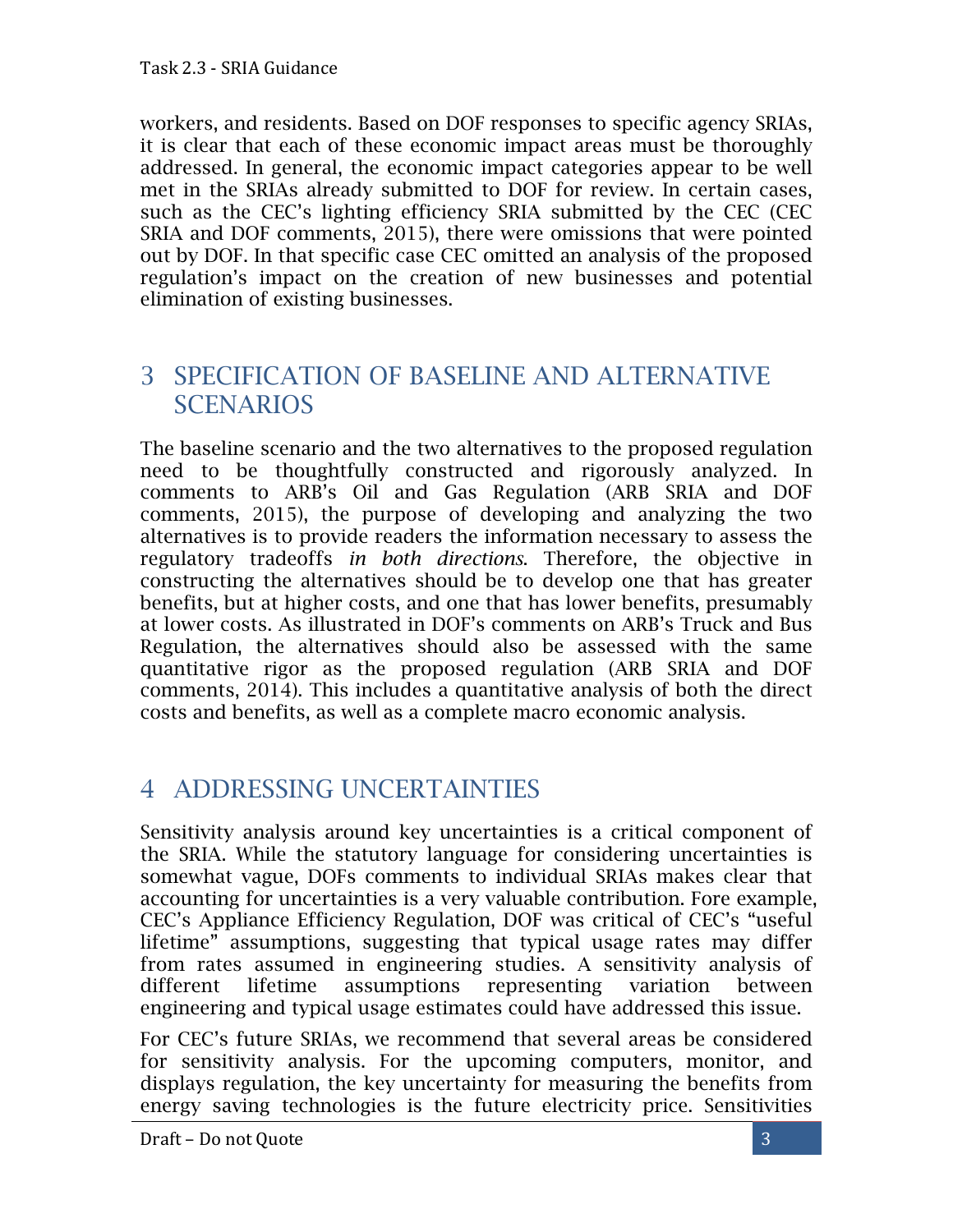should be developed for all scenarios (including the baseline) to address the possibility of both higher and lower electricity prices. One possibility is to use the CEC's own price forecasts in the Integrated Energy Policy Report (IEPR, 2015). A shortcoming of this approach is that the most recent IEPR projection (2015) does not factor in implementation of the 50% Renewable Portfolio Standard (RPS) established in SB350. This will likely increase the upper bound for the state electricity price.

For the upcoming pool pumps and spa labeling regulation, uncertainty around future water scarcity could affect the assumption market demand and penetration rates for these water-intensive goods. In addition to these regulation-specific uncertainties, it is also recommended that CEC consider the potential impacts of an adverse macroeconomic cycle. This could be done be varying general economic growth assumptions for the state.

# 5 IDENTIFYING DISPARATE IMPACTS

It is prudent to choose a methodology that can provide high resolution of result decomposition across a variety of individual and business subgroups. In several recent SRIAs pertinent to CEC's upcoming rulemaking, DOF suggested unique ways to further decompose results across different subgroups. For example, in the ARB Oil and Gas SRIA, DOF suggested exploring the geographical impacts of the regulations on specific refineries. It may also be prudent for future SRIAs to consult with DOF ahead of SRIA submission to receive feedback on what sorts of subgroup analysis may be required.

For the upcoming Computers, Monitors, and Displays SRIA, CEC staff has proposed a regulation that eases the compliance burden on small manufacturers. This should be noted in the SRIA. The benefits of the regulation, realized through electricity savings, could also vary across individual and business groups. The BEAR economic forecasting model will capture disparate impacts on both household groups and industries. If such impacts are observed, they should be clearly articulated in the SRIA.

## 6 DISCUSSION OF INCENTIVES FOR INNOVATION

SRIAs are required to address the issue how major regulation's impact incentives for innovation. CEC's energy efficiency regulations are, by definition, designed to provide such innovation incentives. In addition to the incentives to innovate for the local California market, CEC's regulations could possibly set a positive example for future appliance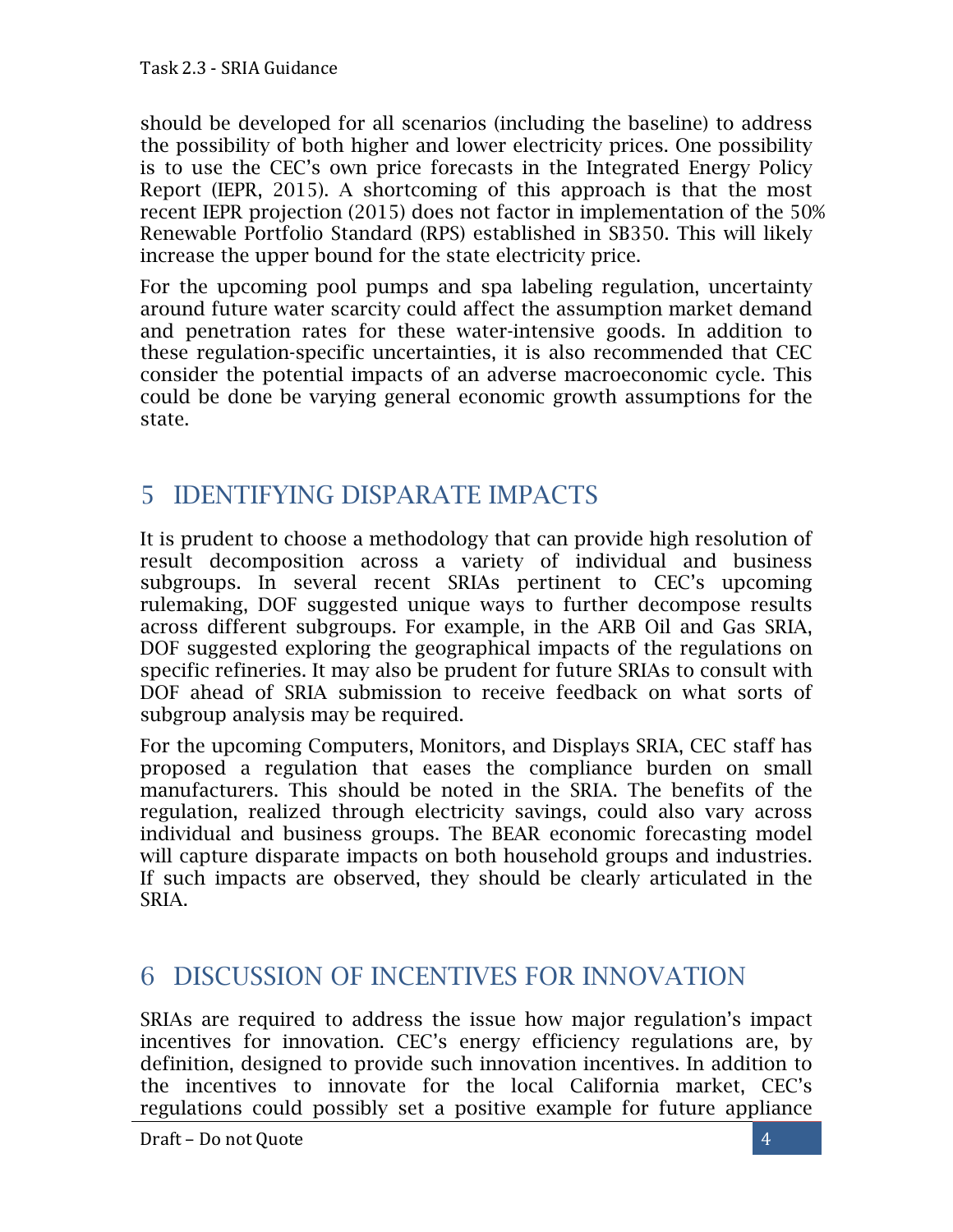efficiency standards in other jurisdictions. In this sense, the incentive to innovate extends will beyond the local market. The possibility of policy spillover effects should be discussed in all upcoming CEC SRIAs.

It is also possible that short-term adjustment costs might occur for certain product categories that negatively impact the ability of certain industries within California to innovate. Quality data is likely to be unavailable to provide a rigorous quantitative analysis of this issue, however, we recommend that the upcoming SRIA include a qualitative discussion acknowledging how the regulation could both positively and negatively affect innovation in certain industries within the state.

## 7 IMPACT ON STATE/LOCAL AGENCIES

SRIA's are required, when relevant, to assess the proposed regulations impacts on state and local agencies. Based on DOF's comments on CEC's lighting efficiency standard, it is clear that state agency impacts need to be addressed if the regulation will effect how state agencies procure certain equipment. For the upcoming computers, monitors, and displays regulation, the proposed changes would clearly change the costs and benefits for state agencies, which are large consumers of computer equipment. A simple calculation of costs and savings based on agency computer and monitor procurement should satisfy this SRIA requirement.

## 8 BIBLIOGRAPHY

California Code of Regulations, Title 1,  $\S$ § 2000-2004, available at http://www.dof.ca.gov/research/economic\_research\_unit/SB617\_regulation/docu ments/Order\_of\_Adoption-12012013.pdf

California Energy Commission (2015) Standardized Regulatory Impact Assessment of 2015 Proposed Appliance Efficiency Regulations. Available at http://www.dof.ca.gov/research/economic\_research\_unit/SB617\_regulation/Major \_Regulations/documents/SRIA-CEC-LED-regs.pdf

Department of Finance (2015) Comments on CEC LED Regulation, Available at http://www.dof.ca.gov/research/economic\_research\_unit/SB617\_regulation/Major \_Regulations/documents/Finance\_Comments-LED\_SRIA.pdf

California Air Resources Board (2015) Standardized Regulatory Impact Assessment: Regulation of Reduction of Greenhouse Gas Emissions from Crude Oil and Natural Gas Operations. Available at